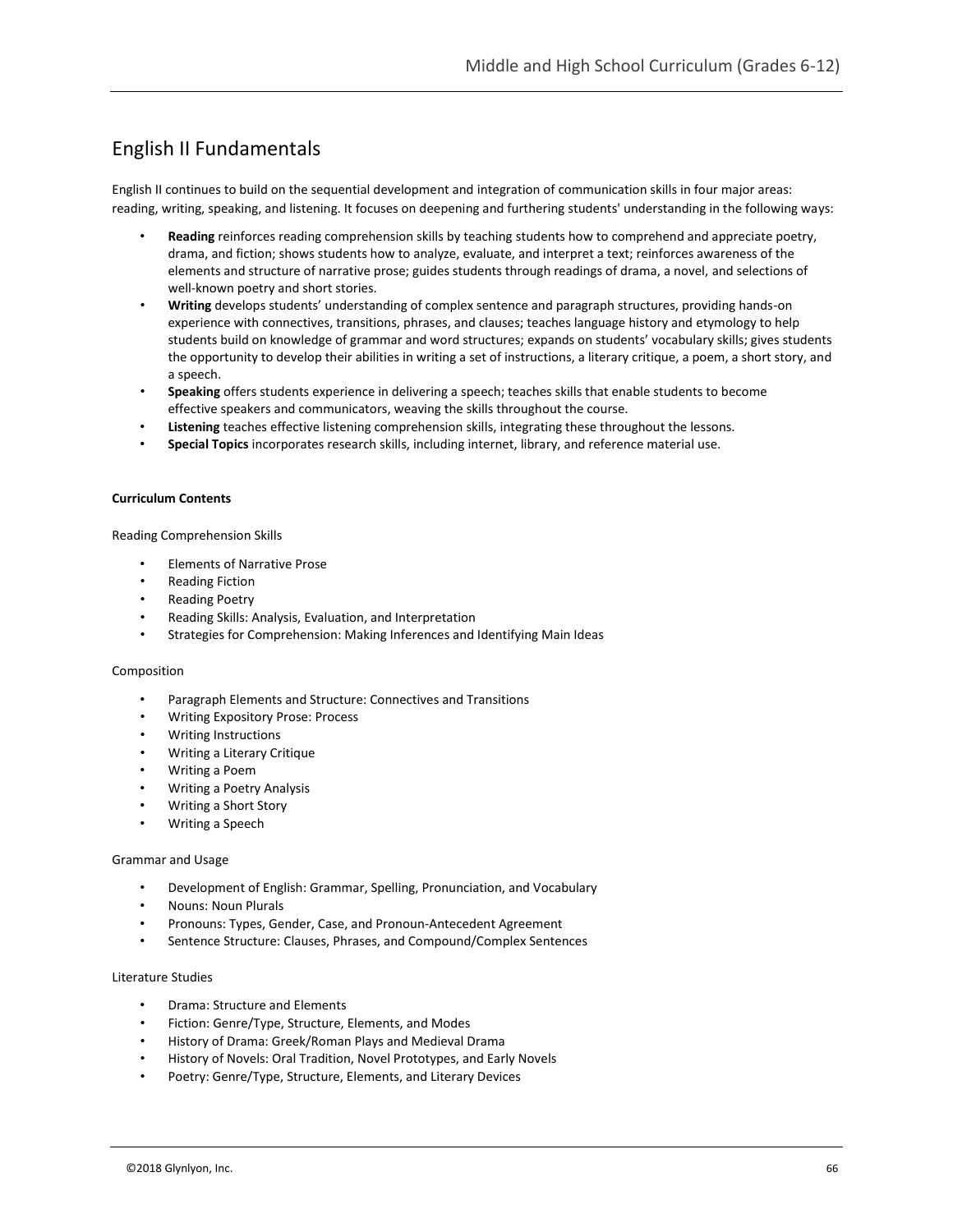#### Speaking and Listening

- Listening Skills: Elements, Common Errors, and Strategies
- Speaking Skills: Elements, Purpose, Organization, and Delivery

#### Spelling

• Nouns: Plural and Affixes

#### Special Topics

- Origin/Development of Language
- Research Skills: Internet, Library and Reference Materials
- Study Skills: Note Taking
- Job-Seeking Skills: Resumés and Cover Letters

### **Literature List**

Following are literary works students will encounter in English II.

#### Drama

• Shaw, George

Bernard. o *Pygmalion*

#### Fiction

- Eliot, George. o *Silas Marner*
- de Maupassant, Guy.
	- o "The Necklace"
- Stockton, Frank. o "The Lady, or the Tiger?"
- Twain, Mark.
	- o "The Celebrated Frog of Calaveras County"

#### Poetry

- Keats, John.
	- o "To My Brother George"
- Housman, A.E. o "The Loveliest of Trees" o "Is My Team Ploughing?"
- Tennyson, Alfred.
	- o "The Eagle"
	- Wylie, Elinor.
		- o "Velvet Shoes"
- Shelley, Percy.
	- o "Ozymandias"
- Burns, Robert. o "A Red, Red Rose"
- Blake, William.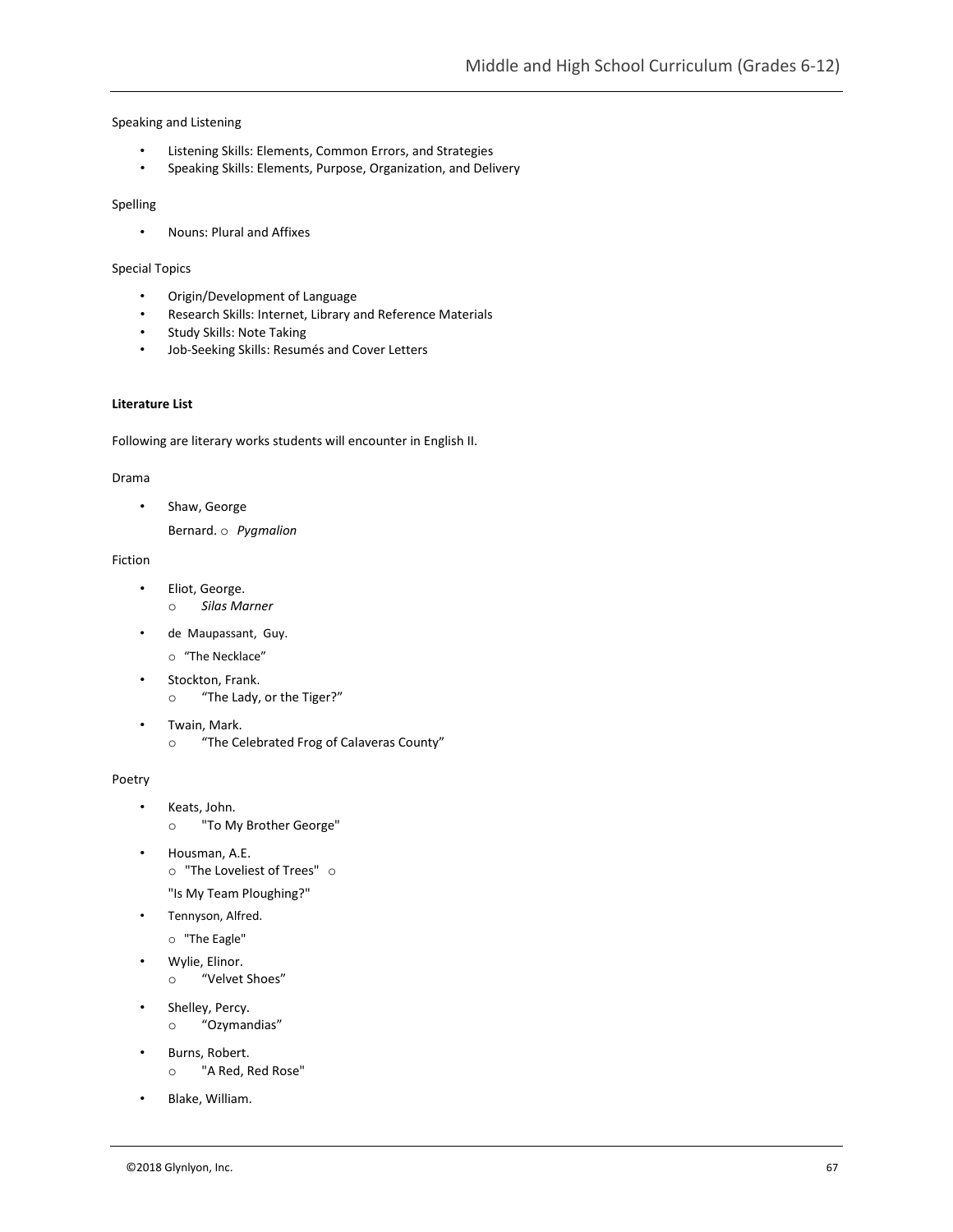### o "The Sick Rose," "The Tyger"

|     | <b>Assignments</b>                |     |                                           |
|-----|-----------------------------------|-----|-------------------------------------------|
|     | Course Overview                   | 14. | Essay: Paragraph Structure and Transition |
| 2.  | Language in Motion: Vocabulary    | 15. | Quiz 2: Sentences and Paragraphs          |
| 3.  | Language in Motion: Word Meaning  | 16. | Active Listening                          |
| 4.  | Language in Motion: Etymology     | 17. | Listening for Main Ideas                  |
| 5.  | Language in Motion: Pronunciation | 18. | <b>Project: Taking Notes</b>              |
| 6.  | Morphemes and Inflections         | 19. | Giving a Speech                           |
| 7.  | Report: Names                     | 20. | Project: Giving a Speech*                 |
| 8.  | Quiz 1: Language in Motion        | 21. | Quiz 3: Listening and Speaking            |
| 9.  | Sentence Structure                | 22. | Special Project*                          |
| 10. | <b>Sentence Variety</b>           | 23. | Review                                    |
| 11. | Paragraph Structure               | 24. | Test                                      |
| 12. | <b>Connecting Sentences</b>       | 25. | Alternate Test*                           |
| 13. | Developing Paragraphs             | 26. | Glossary and Credits                      |

#### **Unit 2: Language Structure**

|              |     | <b>Assignments</b>                    |     |                                       |
|--------------|-----|---------------------------------------|-----|---------------------------------------|
|              | 1.  | <b>Forming Noun Plurals</b>           | 12. | Pronoun Reference                     |
|              | 2.  | <b>Understanding Suffixes</b>         | 13. | <b>Adjective Clauses</b>              |
|              | 3.  | <b>Adding Suffixes</b>                | 14. | <b>Adverb Clauses</b>                 |
| Fundamentals | 4.  | Word Use and Suffixes                 | 15. | Noun Clauses                          |
|              | 5.  | Quiz 1: Noun Plurals and Suffixes     | 16. | Quiz 3: Clauses and Pronoun Reference |
|              | 6.  | Relative and Interrogative Pronouns   | 17. | Special Project*                      |
| English II   | 7.  | Demonstrative and Indefinite Pronouns | 18. | Review                                |
|              | 8.  | <b>Personal Pronouns</b>              | 19. | Test                                  |
|              | 9.  | Gender and Case in Pronouns           | 20. | Alternate Test*                       |
|              | 10. | Quiz 2: Pronouns                      | 21. | Glossary and Credits                  |
|              | 11. | Pronoun/Antecedent Agreement          |     |                                       |

11. Constructing Sentences 12. Project: Writing Paragraphs

### **Unit 3: Writing Effective Sentences**

## **Assignments** 1. Principal Parts and Participles 2. Infinitives

English II Fundamentals English II Fundamentals 3. Gerunds 13. Punctuating Ideas 4. Quiz 1: Verbals 14. Writing Compositions 5. Adjective Phrases 15. Quiz 3: English and Writing 6. Adverb Phrases 16. Special Project\* 7. Appositive Phrases and Direct Address 17. Review 8. Participial and Gerund Phrases 18. Test 9. Infinitive Phrases 19. Alternate Test\* 10. Quiz 2: Phrases 20. Glossary and Credits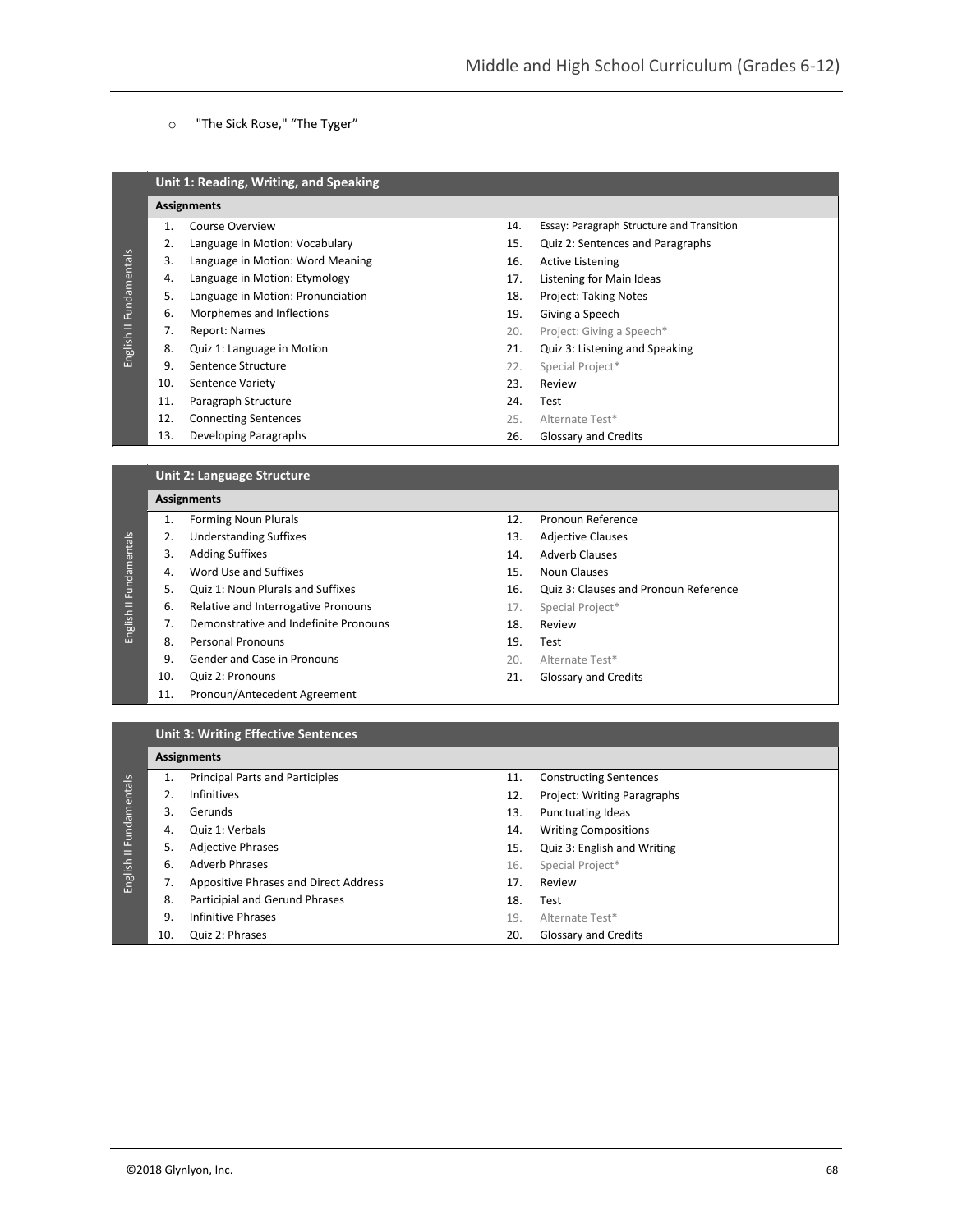|             |     | <b>Unit 4: Exposition</b>                   |     |                                |
|-------------|-----|---------------------------------------------|-----|--------------------------------|
|             |     | <b>Assignments</b>                          |     |                                |
|             |     | 1. Recognizing Main Ideas                   | 15. | American Regional Dialects     |
|             | 2.  | <b>Advanced Reading Skills</b>              | 16. | Standard English               |
| <b>SEES</b> | 3.  | Logic and Relationships                     | 17. | Essay: Language and Culture    |
|             | 4.  | <b>Exposition: Instructions</b>             | 18. | Quiz 3: Varieties of English   |
|             | 5.  | Essay: How-To                               | 19. | Selecting and Limiting a Topic |
|             | 6.  | Project: Technical Instructions*            | 20. | Choosing the Language          |
|             |     |                                             | 21. | Project: Writing a Speech      |
| English     | 8.  | Events, Ideas, and Biography                | 22. | Quiz 4: Writing and Speaking   |
|             | 9.  | Project: Biography                          | 23. | Special Project*               |
|             | 10. | Library Skills                              | 24. | Review                         |
|             | 11. | Project: Catalog Systems*                   | 25. | Test                           |
|             | 12. | Project: Reference Materials*               | 26. | Alternate Test*                |
|             | 13. | Quiz 2: Forms of Exposition; Library Skills | 27. | <b>Glossary and Credits</b>    |
|             |     | 14. Varieties of English                    |     |                                |
|             |     |                                             |     |                                |
|             |     | Unit 5: Get a Job                           |     |                                |
|             |     | <b>Assignments</b>                          |     |                                |
|             | 1.  | Language and Meaning                        | 11. | <b>Resume Planner</b>          |
|             | 2.  | Roots and Affixes                           | 12. | <b>Effective Cover Letters</b> |

- 
- 3. Analogies
- 
- 4. Quiz 1: Language, Roots, and Analogies
- 
- 6. Advanced Mechanics 7. Project: Your Vacation
- 8. Quiz 2: Writing Right
- 9. Project: Getting a Job
- 10. Resumes
- 13. Project: Resume and Cover Letter
- 14. Quiz 3: Resumes
- 15. Special Project\*
- 16. Review
- 17. Test
- 18. Alternate Test\*
- 19. Glossary and Credits

#### **Unit 6: Semester Review and Exam**

EnglishII

English

English

- **Assignments**
	- 1. Review (1) 2. Exam
- 3. Alternate Exam Form A\*
- 4. Alternate Exam Form B\*

#### **Unit 7: Media and You**

#### **Assignments**

- 1. Early American Media: 1447-1850s
- 2. The Radio Makes Waves: 1830s-1930s
- 3. The Early Years of Television: 1930s-1950s
- 4. The Television Explosion: 1950s-1980s
- 
- 6. Report: Media and Public Opinion
- 7. Quiz 1: The Changing Face of Media
	- 8. Determining SOAP
	- 9. Media and Motive
- 10. Messages and Meaning
- 11. Report: Print Media Analysis
- 12. Report: Broadcast Media Analysis\*
- 13. Report: Internet Media Analysis\*
- 14. Quiz 2: Navigating Today's Media
- 15. Special Project\*
- 16. Review
- 17. Test
- 18. Alternate Test\*
- 19. Glossary and Credits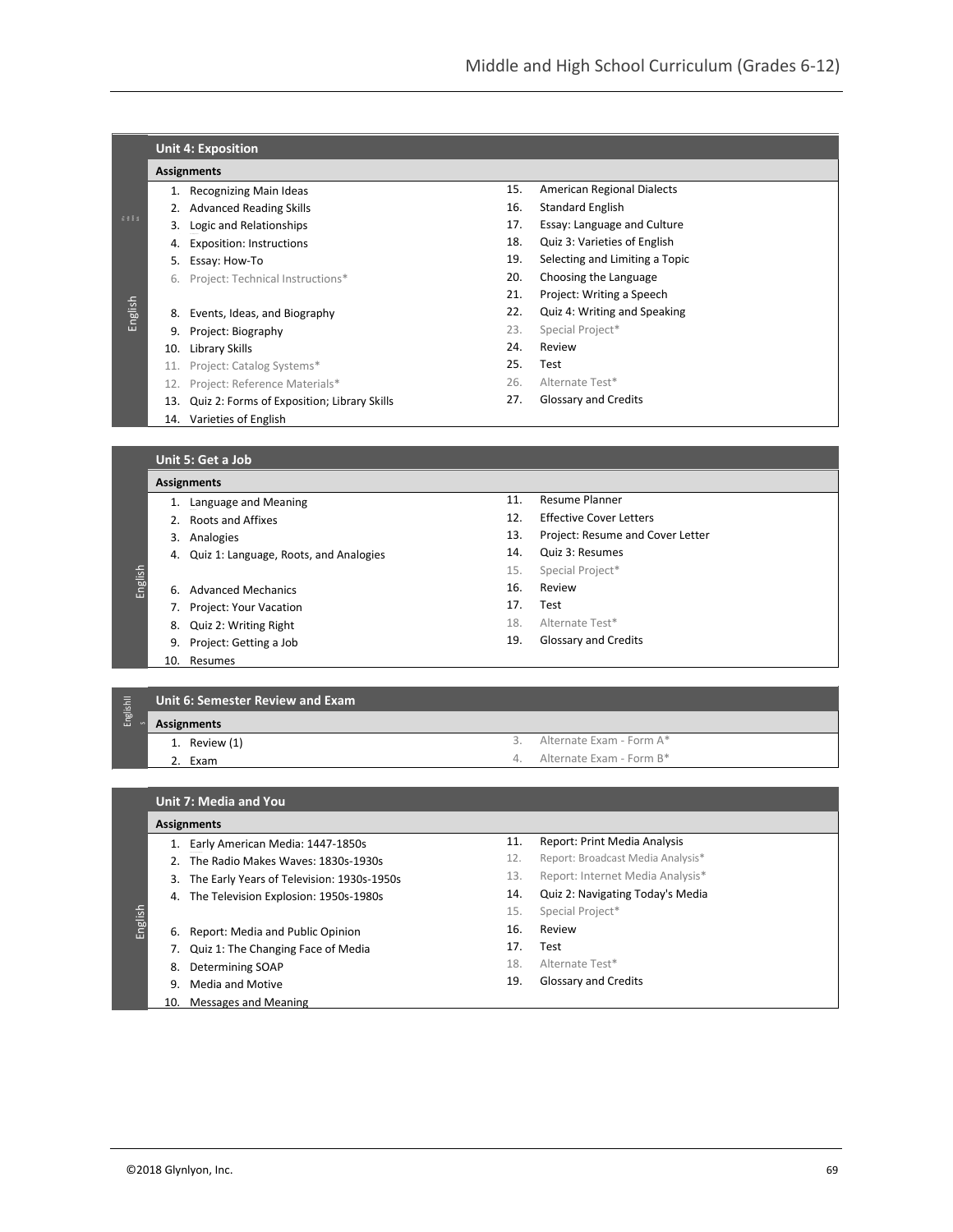|              | <b>Unit 8: Short Stories</b> |                                                    |  |                                      |  |  |  |  |
|--------------|------------------------------|----------------------------------------------------|--|--------------------------------------|--|--|--|--|
|              |                              | <b>Assignments</b>                                 |  |                                      |  |  |  |  |
|              |                              | <b>Short Story Elements</b>                        |  | 12. Essay: Critique                  |  |  |  |  |
|              |                              | 2. The Celebrated Jumping Frog of Calaveras County |  | 13. Quiz 2: Writing About Literature |  |  |  |  |
| Fundamentals |                              | 3. The Lady, or the Tiger?                         |  | 14. Writing a Short Story            |  |  |  |  |
|              |                              | 4. Essay: The Lady, or the Tiger? *                |  | 15. Project: Preparing a Short Story |  |  |  |  |
|              | 5.                           | The Necklace                                       |  | 16. Essay: Writing a Short Story     |  |  |  |  |
| Ξ            |                              | 6. Essay: The Necklace                             |  | 17. Quiz 3: Using Writing Skills     |  |  |  |  |
| English      |                              | 7. Quiz 1: Short Story Elements                    |  | 18. Special Project*                 |  |  |  |  |
|              | 8.                           | Writing About Literature                           |  | 19. Review                           |  |  |  |  |
|              | 9.                           | Project: Outline                                   |  | 20. Test                             |  |  |  |  |
|              |                              | 10. Writing a Literary Critique                    |  | 21. Alternate Test*                  |  |  |  |  |
|              |                              | 11. Project: Preparing a Critique                  |  | 22. Glossary and Credits             |  |  |  |  |

| Unit 9: Reviewing Literature, |  |
|-------------------------------|--|
| <b>Assignments</b>            |  |

|         |     | мээндшисикэ                      |     |                             |
|---------|-----|----------------------------------|-----|-----------------------------|
|         |     | Literature and Meaning           | 13. | Essay: Character Analysis   |
|         | 2.  | Pop Criticism                    | 14. | Quiz 2: Silas Marner        |
|         | 3.  | Documentation                    | 15. | The Critical Essay          |
|         | 4.  | <b>Citation Formats</b>          | 16. | Essay: Preparing the Review |
|         |     | 5. Project: Reviewing a Review   | 17. | Essay: Writing the Review   |
|         |     |                                  | 18. | Project: Comparing Media*   |
| English |     | The Artistic Process             | 19. | Quiz 3: The Critical Essay  |
|         |     | 8. Analyzing a Text              | 20. | Special Project*            |
|         | 9.  | Quiz 1: Criticism                | 21. | Review                      |
|         | 10. | Novel and Plot                   | 22. | Test                        |
|         | 11. | Character, Symbol, and Mood      | 23. | Alternate Test*             |
|         |     | 12. Essay: Theme and Experience* | 24. | Glossary and Credits        |

## **Unit 10: Poetry**

| 5 8 E 5 B | <b>Assignments</b>                    |     |                             |  |  |  |
|-----------|---------------------------------------|-----|-----------------------------|--|--|--|
|           | Poetic Form and Rhyme                 | 9.  | Project: Writing a Poem     |  |  |  |
|           | Meter and Diction                     | 10. | Quiz 2: Poetic Meaning      |  |  |  |
|           | Imagery and Figurative Language<br>3. | 11. | Special Project*            |  |  |  |
|           |                                       | 12. | Review                      |  |  |  |
| English   | 5. Quiz 1: Elements of Poetry         | 13. | Test                        |  |  |  |
|           | <b>Literal Meaning</b><br>6.          | 14. | Alternate Test*             |  |  |  |
|           | Figurative and Symbolic Meaning       | 15. | <b>Glossary and Credits</b> |  |  |  |
|           | Essay: Poem Analysis<br>8.            |     |                             |  |  |  |